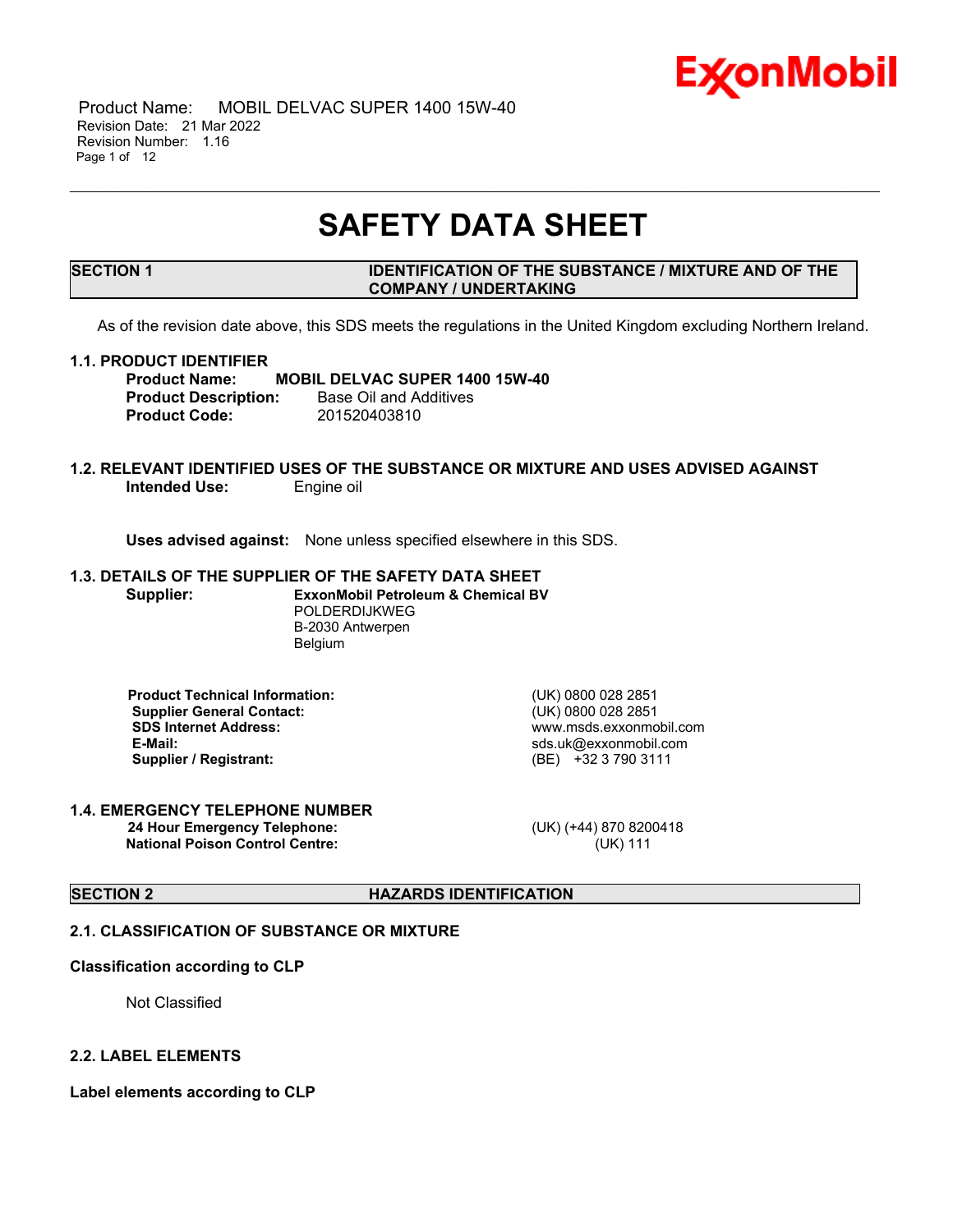

 Product Name: MOBIL DELVAC SUPER 1400 15W-40 Revision Date: 21 Mar 2022 Revision Number: 1.16 Page 2 of 12

#### **Hazard Statements:**

#### Supplemental:

EUH210: Safety data sheet available on request.

# **2.3. OTHER HAZARDS**

#### **Physical / Chemical Hazards:**

No significant hazards.

#### **Health Hazards:**

High-pressure injection under skin may cause serious damage. Excessive exposure may result in eye, skin, or respiratory irritation.

\_\_\_\_\_\_\_\_\_\_\_\_\_\_\_\_\_\_\_\_\_\_\_\_\_\_\_\_\_\_\_\_\_\_\_\_\_\_\_\_\_\_\_\_\_\_\_\_\_\_\_\_\_\_\_\_\_\_\_\_\_\_\_\_\_\_\_\_\_\_\_\_\_\_\_\_\_\_\_\_\_\_\_\_\_\_\_\_\_\_\_\_\_\_\_\_\_\_\_\_\_\_\_\_\_\_\_\_\_\_\_\_\_\_\_\_\_

#### **Environmental Hazards:**

No significant hazards.Material does not meet the criteria for PBT or vPvB in accordance with REACH Annex XIII.

# **SECTION 3 COMPOSITION / INFORMATION ON INGREDIENTS**

**3.1. SUBSTANCES** Not Applicable. This material is regulated as a mixture.

# **3.2. MIXTURES**

This material is defined as a mixture.

**Reportable hazardous substance(s) complying with the classification criteria and/or with an exposure limit (OEL)**

| <b>Name</b>                                                              | CAS#       | EC#       | <b>Registration#</b> | l Concentration | <b>GHS/CLP</b>                                                                                                       |
|--------------------------------------------------------------------------|------------|-----------|----------------------|-----------------|----------------------------------------------------------------------------------------------------------------------|
|                                                                          |            |           |                      |                 | classification                                                                                                       |
| ZINC BISIO-(6-METHYLHEPTYL)] BISIO-<br>(SEC-BUTYL)] BIS(DITHIOPHOSPHATE) | 93819-94-4 | 298-577-9 | 01-2119543726-33     | $- < 2.5\%$     | [Acute Tox. 5 H303].<br>[Aquatic Acute 2 H401].<br>Aquatic Chronic 2 H411.<br>Skin Irrit. 2 H315.<br>Eye Dam. 1 H318 |

Note - any classification in brackets is a GHS building block that was not adopted in CLP and therefore is not applicable in the countries which have implemented CLP and is shown for informational purposes only.

Note: See SDS Section 16 for full text of hazard statements.

#### **SECTION 4 FIRST AID MEASURES**

# **4.1. DESCRIPTION OF FIRST AID MEASURES**

#### **INHALATION**

Remove from further exposure. For those providing assistance, avoid exposure to yourself or others. Use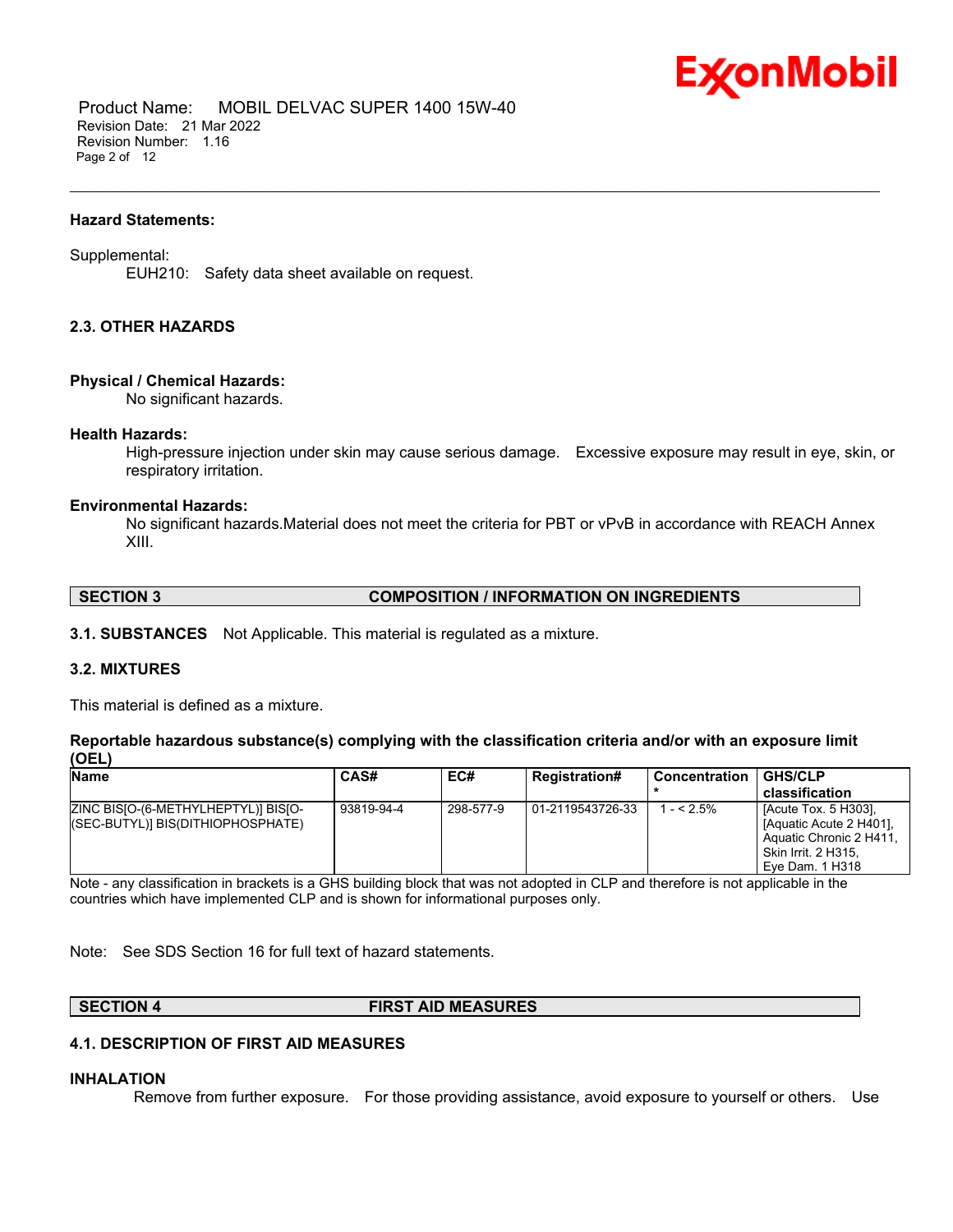

 Product Name: MOBIL DELVAC SUPER 1400 15W-40 Revision Date: 21 Mar 2022 Revision Number: 1.16 Page 3 of 12

> adequate respiratory protection. If respiratory irritation, dizziness, nausea, or unconsciousness occurs, seek immediate medical assistance. If breathing has stopped, assist ventilation with a mechanical device or use mouth-to-mouth resuscitation.

\_\_\_\_\_\_\_\_\_\_\_\_\_\_\_\_\_\_\_\_\_\_\_\_\_\_\_\_\_\_\_\_\_\_\_\_\_\_\_\_\_\_\_\_\_\_\_\_\_\_\_\_\_\_\_\_\_\_\_\_\_\_\_\_\_\_\_\_\_\_\_\_\_\_\_\_\_\_\_\_\_\_\_\_\_\_\_\_\_\_\_\_\_\_\_\_\_\_\_\_\_\_\_\_\_\_\_\_\_\_\_\_\_\_\_\_\_

# **SKIN CONTACT**

Wash contact areas with soap and water. If product is injected into or under the skin, or into any part of the body, regardless of the appearance of the wound or its size, the individual should be evaluated immediately by a physician as a surgical emergency. Even though initial symptoms from high pressure injection may be minimal or absent, early surgical treatment within the first few hours may significantly reduce the ultimate extent of injury.

# **EYE CONTACT**

Flush thoroughly with water. If irritation occurs, get medical assistance.

#### **INGESTION**

First aid is normally not required. Seek medical attention if discomfort occurs.

#### **4.2. MOST IMPORTANT SYMPTOMS AND EFFECTS, BOTH ACUTE AND DELAYED**

Local necrosis as evidenced by delayed onset of pain and tissue damage a few hours after injection.

#### **4.3. INDICATION OF ANY IMMEDIATE MEDICAL ATTENTION AND SPECIAL TREATMENT NEEDED**

The need to have special means for providing specific and immediate medical treatment available in the workplace is not expected.

# **SECTION 5 FIRE FIGHTING MEASURES**

# **5.1. EXTINGUISHING MEDIA**

**Suitable Extinguishing Media:** Use water fog, foam, dry chemical or carbon dioxide (CO2) to extinguish flames.

**Unsuitable Extinguishing Media:** Straight streams of water

# **5.2. SPECIAL HAZARDS ARISING FROM THE SUBSTANCE OR MIXTURE**

**Hazardous Combustion Products:** Aldehydes, Incomplete combustion products, Oxides of carbon, Smoke, Fume, Sulphur oxides

# **5.3. ADVICE FOR FIRE FIGHTERS**

**Fire Fighting Instructions:** Evacuate area. Prevent run-off from fire control or dilution from entering streams, sewers or drinking water supply. Fire-fighters should use standard protective equipment and in enclosed spaces, self-contained breathing apparatus (SCBA). Use water spray to cool fire exposed surfaces and to protect personnel.

#### **FLAMMABILITY PROPERTIES**

**Flash Point [Method]:** >200°C (392°F) [ASTM D-92] **Upper/Lower Flammable Limits (Approximate volume % in air):** UEL: 7.0 LEL: 0.9 [test method unavailable] **Autoignition Temperature:** No data available

# **SECTION 6 ACCIDENTAL RELEASE MEASURES**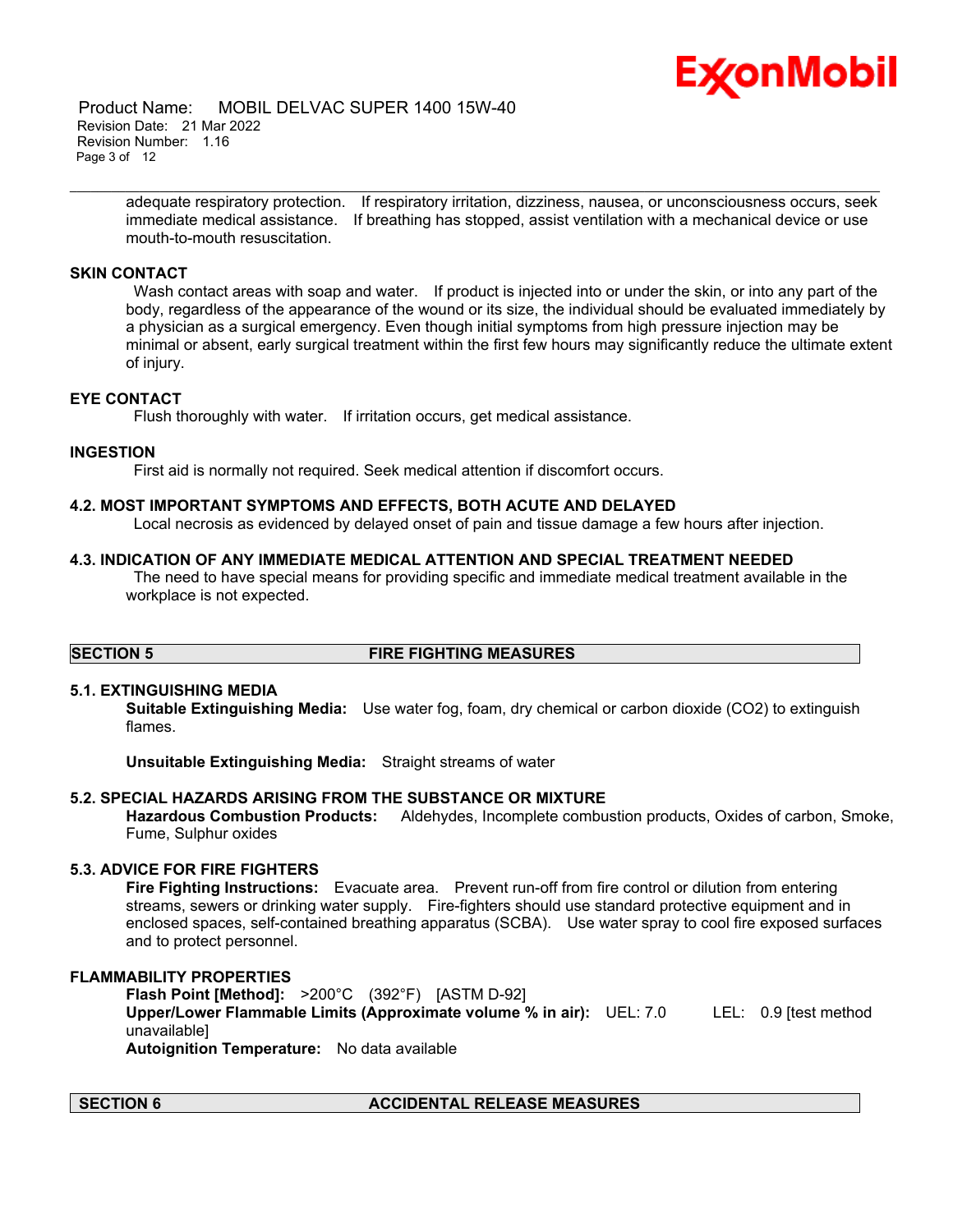

 Product Name: MOBIL DELVAC SUPER 1400 15W-40 Revision Date: 21 Mar 2022 Revision Number: 1.16 Page 4 of 12

# **6.1. PERSONAL PRECAUTIONS, PROTECTIVE EQUIPMENT AND EMERGENCY PROCEDURES**

#### **NOTIFICATION PROCEDURES**

In the event of a spill or accidental release, notify relevant authorities in accordance with all applicable regulations.

\_\_\_\_\_\_\_\_\_\_\_\_\_\_\_\_\_\_\_\_\_\_\_\_\_\_\_\_\_\_\_\_\_\_\_\_\_\_\_\_\_\_\_\_\_\_\_\_\_\_\_\_\_\_\_\_\_\_\_\_\_\_\_\_\_\_\_\_\_\_\_\_\_\_\_\_\_\_\_\_\_\_\_\_\_\_\_\_\_\_\_\_\_\_\_\_\_\_\_\_\_\_\_\_\_\_\_\_\_\_\_\_\_\_\_\_\_

# **PROTECTIVE MEASURES**

Avoid contact with spilled material. See Section 5 for fire fighting information. See the Hazard Identification Section for Significant Hazards. See Section 4 for First Aid Advice. See Section 8 for advice on the minimum requirements for personal protective equipment. Additional protective measures may be necessary, depending on the specific circumstances and/or the expert judgment of the emergency responders.

For emergency responders: Respiratory protection: respiratory protection will be necessary only in special cases, e.g., formation of mists. Half-face or full-face respirator with filter(s) for dust/organic vapor or Self Contained Breathing Apparatus (SCBA) can be used depending on the size of spill and potential level of exposure. If the exposure cannot be completely characterized or an oxygen deficient atmosphere is possible or anticipated, SCBA is recommended. Work gloves that are resistant to hydrocarbons are recommended. Gloves made of polyvinyl acetate (PVA) are not water-resistant and are not suitable for emergency use. Chemical goggles are recommended if splashes or contact with eyes is possible. Small spills: normal antistatic work clothes are usually adequate. Large spills: full body suit of chemical resistant, antistatic material is recommended.

#### **6.2. ENVIRONMENTAL PRECAUTIONS**

Large Spills: Dyke far ahead of liquid spill for later recovery and disposal. Prevent entry into waterways, sewers, basements or confined areas.

# **6.3. METHODS AND MATERIAL FOR CONTAINMENT AND CLEANING UP**

**Land Spill:** Stop leak if you can do so without risk. Recover by pumping or with suitable absorbent.

**Water Spill:** Stop leak if you can do so without risk. Confine the spill immediately with booms. Warn other shipping. Remove from the surface by skimming or with suitable absorbents. Seek the advice of a specialist before using dispersants.

Water spill and land spill recommendations are based on the most likely spill scenario for this material; however, geographic conditions, wind, temperature, (and in the case of a water spill) wave and current direction and speed may greatly influence the appropriate action to be taken. For this reason, local experts should be consulted. Note: Local regulations may prescribe or limit action to be taken.

#### **6.4. REFERENCES TO OTHER SECTIONS**

See Sections 8 and 13.

# **SECTION 7 HANDLING AND STORAGE**

#### **7.1. PRECAUTIONS FOR SAFE HANDLING**

Avoid contact with used product. Prevent small spills and leakage to avoid slip hazard. Material can accumulate static charges which may cause an electrical spark (ignition source). When the material is handled in bulk, an electrical spark could ignite any flammable vapors from liquids or residues that may be present (e.g., during switch-loading operations). Use proper bonding and/or earthing procedures. However, bonding and earthing may not eliminate the hazard from static accumulation. Consult local applicable standards for guidance.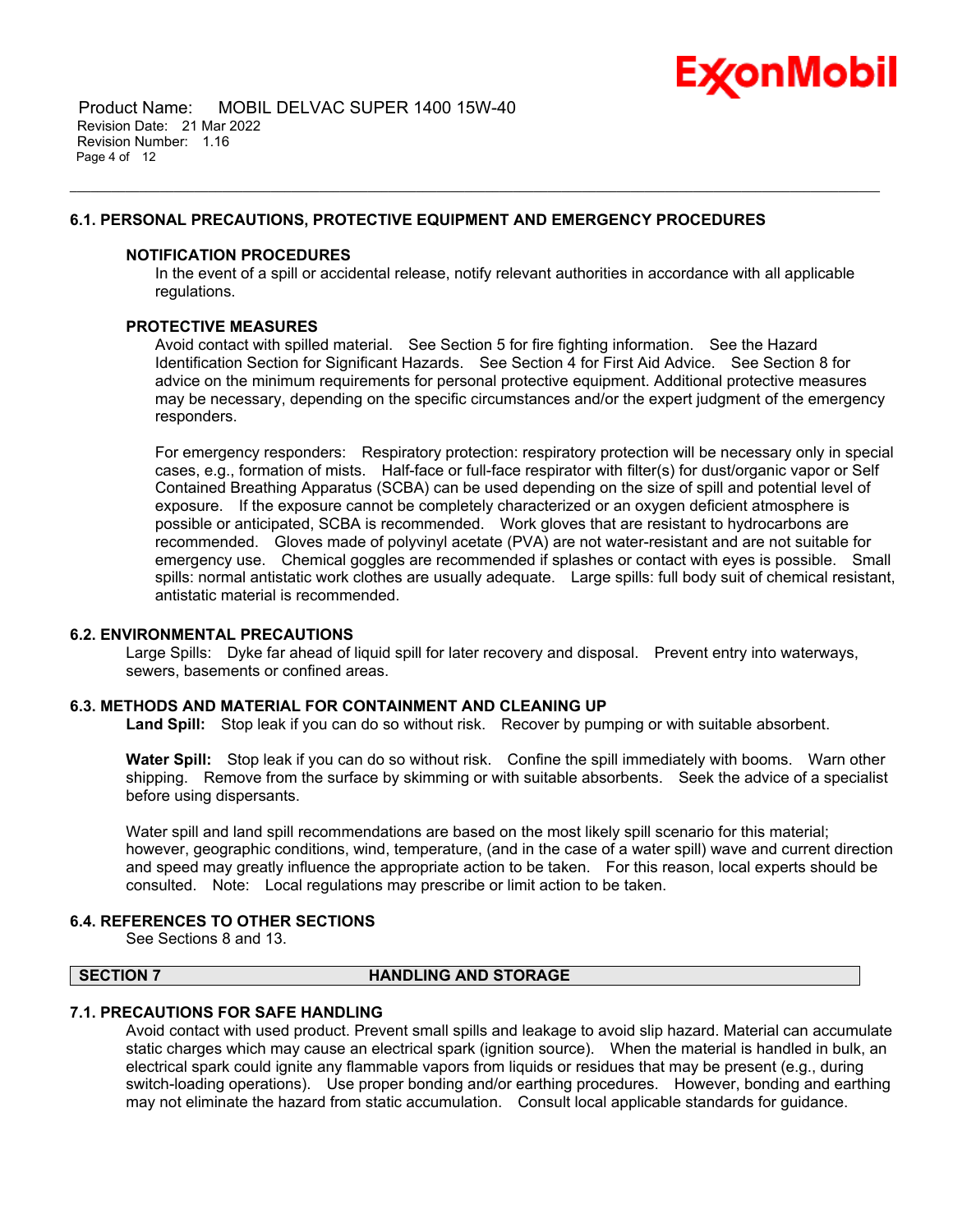

 Product Name: MOBIL DELVAC SUPER 1400 15W-40 Revision Date: 21 Mar 2022 Revision Number: 1.16 Page 5 of 12

> Additional references include American Petroleum Institute 2003 (Protection Against Ignitions Arising out of Static, Lightning and Stray Currents) or National Fire Protection Agency 77 (Recommended Practice on Static Electricity) or CENELEC CLC/TR 50404 (Electrostatics - Code of practice for the avoidance of hazards due to static electricity).

\_\_\_\_\_\_\_\_\_\_\_\_\_\_\_\_\_\_\_\_\_\_\_\_\_\_\_\_\_\_\_\_\_\_\_\_\_\_\_\_\_\_\_\_\_\_\_\_\_\_\_\_\_\_\_\_\_\_\_\_\_\_\_\_\_\_\_\_\_\_\_\_\_\_\_\_\_\_\_\_\_\_\_\_\_\_\_\_\_\_\_\_\_\_\_\_\_\_\_\_\_\_\_\_\_\_\_\_\_\_\_\_\_\_\_\_\_

**Static Accumulator:** This material is a static accumulator.

#### **7.2. CONDITIONS FOR SAFE STORAGE, INCLUDING ANY INCOMPATIBILITIES**

The type of container used to store the material may affect static accumulation and dissipation. Do not store in open or unlabelled containers.

#### **7.3. SPECIFIC END USES**

Section 1 informs about identified end-uses. No industrial or sector specific guidance available.

# **SECTION 8 EXPOSURE CONTROLS / PERSONAL PROTECTION**

# **8.1. CONTROL PARAMETERS**

**Exposure limits/standards for materials that can be formed when handling this product:** When mists/aerosols can occur the following is recommended:  $5 \text{ mg/m}^3$  - ACGIH TLV (inhalable fraction).

Note: Information about recommended monitoring procedures can be obtained from the relevant agency(ies)/institute(s):

Health and Safety Executive (HSE)

# **8.2. EXPOSURE CONTROLS**

# **ENGINEERING CONTROLS**

The level of protection and types of controls necessary will vary depending upon potential exposure conditions. Control measures to consider:

No special requirements under ordinary conditions of use and with adequate ventilation.

# **PERSONAL PROTECTION**

Personal protective equipment selections vary based on potential exposure conditions such as applications, handling practices, concentration and ventilation. Information on the selection of protective equipment for use with this material, as provided below, is based upon intended, normal usage.

**Respiratory Protection:** If engineering controls do not maintain airborne contaminant concentrations at a level which is adequate to protect worker health, an approved respirator may be appropriate. Respirator selection, use, and maintenance must be in accordance with regulatory requirements, if applicable. Types of respirators to be considered for this material include:

No special requirements under ordinary conditions of use and with adequate ventilation.

For high airborne concentrations, use an approved supplied-air respirator, operated in positive pressure mode. Supplied air respirators with an escape bottle may be appropriate when oxygen levels are inadequate, gas/vapour warning properties are poor, or if air purifying filter capacity/rating may be exceeded.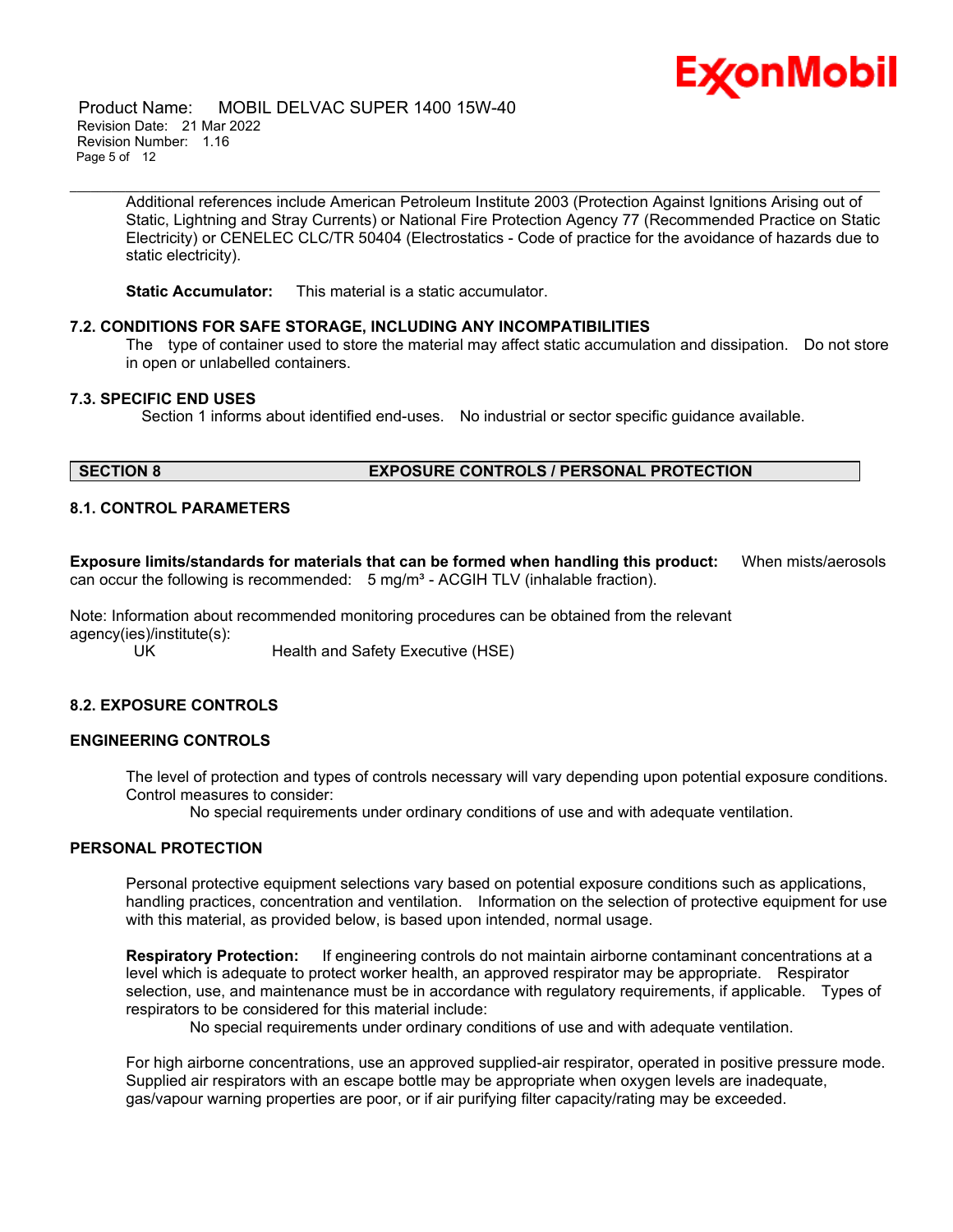

 Product Name: MOBIL DELVAC SUPER 1400 15W-40 Revision Date: 21 Mar 2022 Revision Number: 1.16 Page 6 of 12

> **Hand Protection:** Any specific glove information provided is based on published literature and glove manufacturer data. Glove suitability and breakthrough time will differ depending on the specific use conditions. Contact the glove manufacturer for specific advice on glove selection and breakthrough times for your use conditions. Inspect and replace worn or damaged gloves. The types of gloves to be considered for this material include:

\_\_\_\_\_\_\_\_\_\_\_\_\_\_\_\_\_\_\_\_\_\_\_\_\_\_\_\_\_\_\_\_\_\_\_\_\_\_\_\_\_\_\_\_\_\_\_\_\_\_\_\_\_\_\_\_\_\_\_\_\_\_\_\_\_\_\_\_\_\_\_\_\_\_\_\_\_\_\_\_\_\_\_\_\_\_\_\_\_\_\_\_\_\_\_\_\_\_\_\_\_\_\_\_\_\_\_\_\_\_\_\_\_\_\_\_\_

No protection is ordinarily required under normal conditions of use.

**Eye Protection:** If contact is likely, safety glasses with side shields are recommended.

**Skin and Body Protection:** Any specific clothing information provided is based on published literature or manufacturer data. The types of clothing to be considered for this material include:

No skin protection is ordinarily required under normal conditions of use. In accordance with good industrial hygiene practices, precautions should be taken to avoid skin contact.

**Specific Hygiene Measures:** Always observe good personal hygiene measures, such as washing after handling the material and before eating, drinking, and/or smoking. Routinely wash work clothing and protective equipment to remove contaminants. Discard contaminated clothing and footwear that cannot be cleaned. Practice good housekeeping.

# **ENVIRONMENTAL CONTROLS**

Comply with applicable environmental regulations limiting discharge to air, water and soil. Protect the environment by applying appropriate control measures to prevent or limit emissions.

# **SECTION 9 PHYSICAL AND CHEMICAL PROPERTIES**

**Note: Physical and chemical properties are provided for safety, health and environmental considerations only and may not fully represent product specifications. Contact the Supplier for additional information.**

# **9.1. INFORMATION ON BASIC PHYSICAL AND CHEMICAL PROPERTIES**

**Physical State:** Liquid **Colour:** Amber **Odour:** Characteristic **Odour Threshold:** No data available **pH:** Not technically feasible **Melting Point:** Not technically feasible **Freezing Point:** No data available **Initial Boiling Point / and Boiling Range:** > 316°C (600°F) [test method unavailable] **Flash Point [Method]:** >200°C (392°F) [ASTM D-92] **Evaporation Rate (n-butyl acetate = 1):** No data available **Flammability (Solid, Gas):** Not technically feasible **Upper/Lower Flammable Limits (Approximate volume % in air):** UEL: 7.0 LEL: 0.9 [test method unavailable] **Vapour Pressure:** < 0.013 kPa (0.1 mm Hg) at 20 °C [test method unavailable] **Vapour Density (Air = 1):** > 2 at 101 kPa [test method unavailable] **Relative Density (at 15 °C):** 0.869 [ASTM D4052] **Solubility(ies): water** Negligible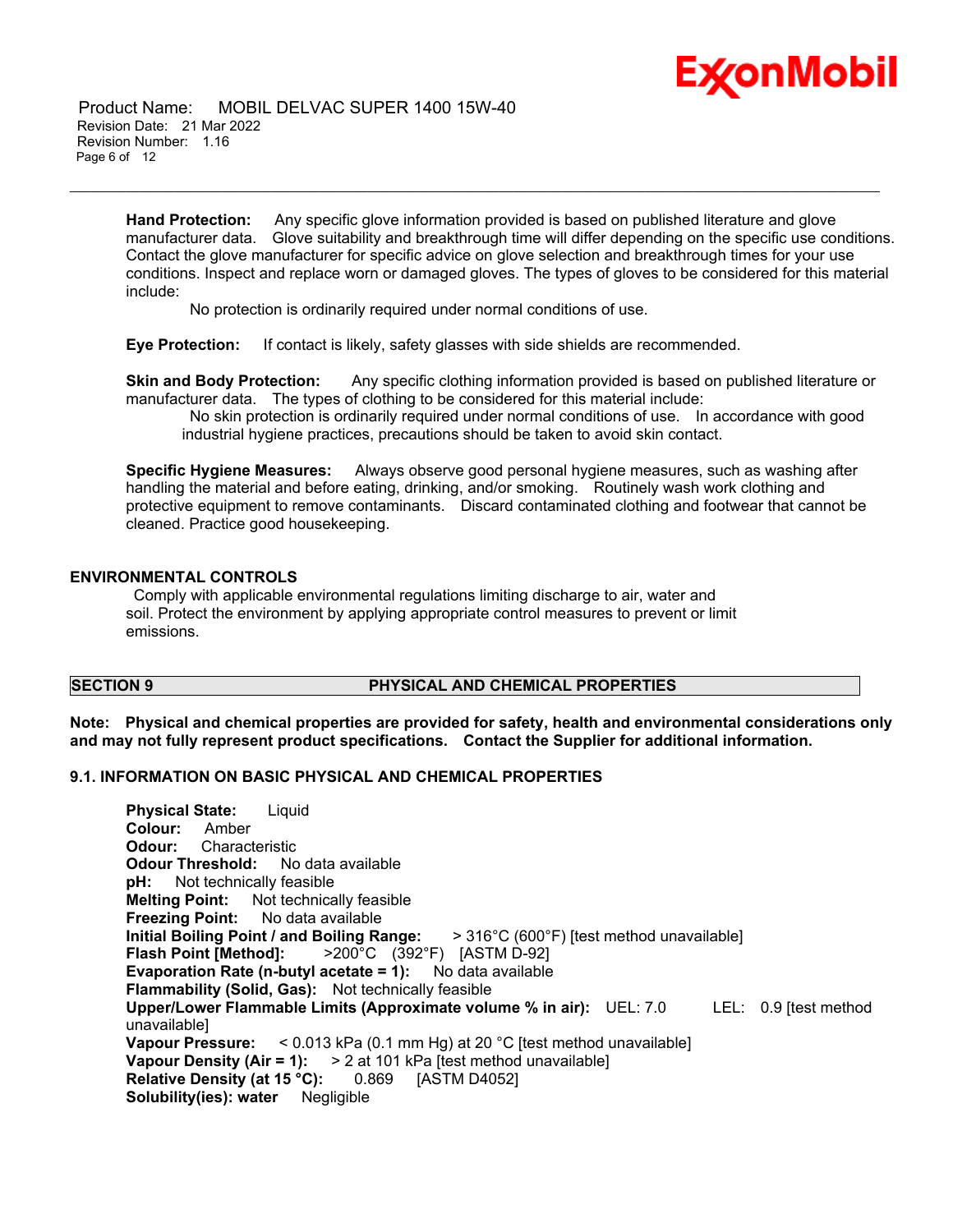

 Product Name: MOBIL DELVAC SUPER 1400 15W-40 Revision Date: 21 Mar 2022 Revision Number: 1.16 Page 7 of 12

> **Partition coefficient (n-Octanol/Water Partition Coefficient):** > 3.5 [test method unavailable] **Autoignition Temperature:** No data available **Decomposition Temperature:** No data available **Viscosity:** 110.2 cSt (110.2 mm2/sec) at 40°C | >14 cSt (14 mm2/sec) at 100°C [ASTM D 445] **Explosive Properties:** None **Oxidizing Properties:** None

\_\_\_\_\_\_\_\_\_\_\_\_\_\_\_\_\_\_\_\_\_\_\_\_\_\_\_\_\_\_\_\_\_\_\_\_\_\_\_\_\_\_\_\_\_\_\_\_\_\_\_\_\_\_\_\_\_\_\_\_\_\_\_\_\_\_\_\_\_\_\_\_\_\_\_\_\_\_\_\_\_\_\_\_\_\_\_\_\_\_\_\_\_\_\_\_\_\_\_\_\_\_\_\_\_\_\_\_\_\_\_\_\_\_\_\_\_

# **9.2. OTHER INFORMATION**

**Pour Point:** -27°C (-17°F) [ASTM D97] **DMSO Extract (mineral oil only), IP-346:** < 3 %wt

# **SECTION 10 STABILITY AND REACTIVITY**

**10.1. REACTIVITY:** See sub-sections below.

**10.2. CHEMICAL STABILITY:** Material is stable under normal conditions.

**10.3. POSSIBILITY OF HAZARDOUS REACTIONS:** Hazardous polymerization will not occur.

**10.4. CONDITIONS TO AVOID:** Excessive heat. High energy sources of ignition.

**10.5. INCOMPATIBLE MATERIALS:** Strong oxidisers

**10.6. HAZARDOUS DECOMPOSITION PRODUCTS:** Material does not decompose at ambient temperatures.

# **SECTION 11 TOXICOLOGICAL INFORMATION**

# **11.1. INFORMATION ON TOXICOLOGICAL EFFECTS**

| <b>Hazard Class</b>                                                | <b>Conclusion / Remarks</b>                                                                      |  |
|--------------------------------------------------------------------|--------------------------------------------------------------------------------------------------|--|
| <b>Inhalation</b>                                                  |                                                                                                  |  |
| No end point data for<br>Acute Toxicity:<br>lmaterial.             | Minimally Toxic. Based on assessment of the components.                                          |  |
| Irritation: No end point data for material.                        | Negligible hazard at ambient/normal handling temperatures.                                       |  |
| Ingestion                                                          |                                                                                                  |  |
| Acute Toxicity: No end point data for<br>lmaterial.                | Minimally Toxic. Based on assessment of the components.                                          |  |
| <b>Skin</b>                                                        |                                                                                                  |  |
| Acute Toxicity: No end point data for<br>material.                 | Minimally Toxic. Based on assessment of the components.                                          |  |
| Skin Corrosion/Irritation: No end point data<br>lfor material.     | Negligible irritation to skin at ambient temperatures. Based on<br>assessment of the components. |  |
| Eye                                                                |                                                                                                  |  |
| Serious Eye Damage/Irritation: No end point<br>Idata for material. | May cause mild, short-lasting discomfort to eyes. Based on<br>assessment of the components.      |  |
| <b>Sensitisation</b>                                               |                                                                                                  |  |
| Respiratory Sensitization: No end point data<br>lfor material.     | Not expected to be a respiratory sensitizer.                                                     |  |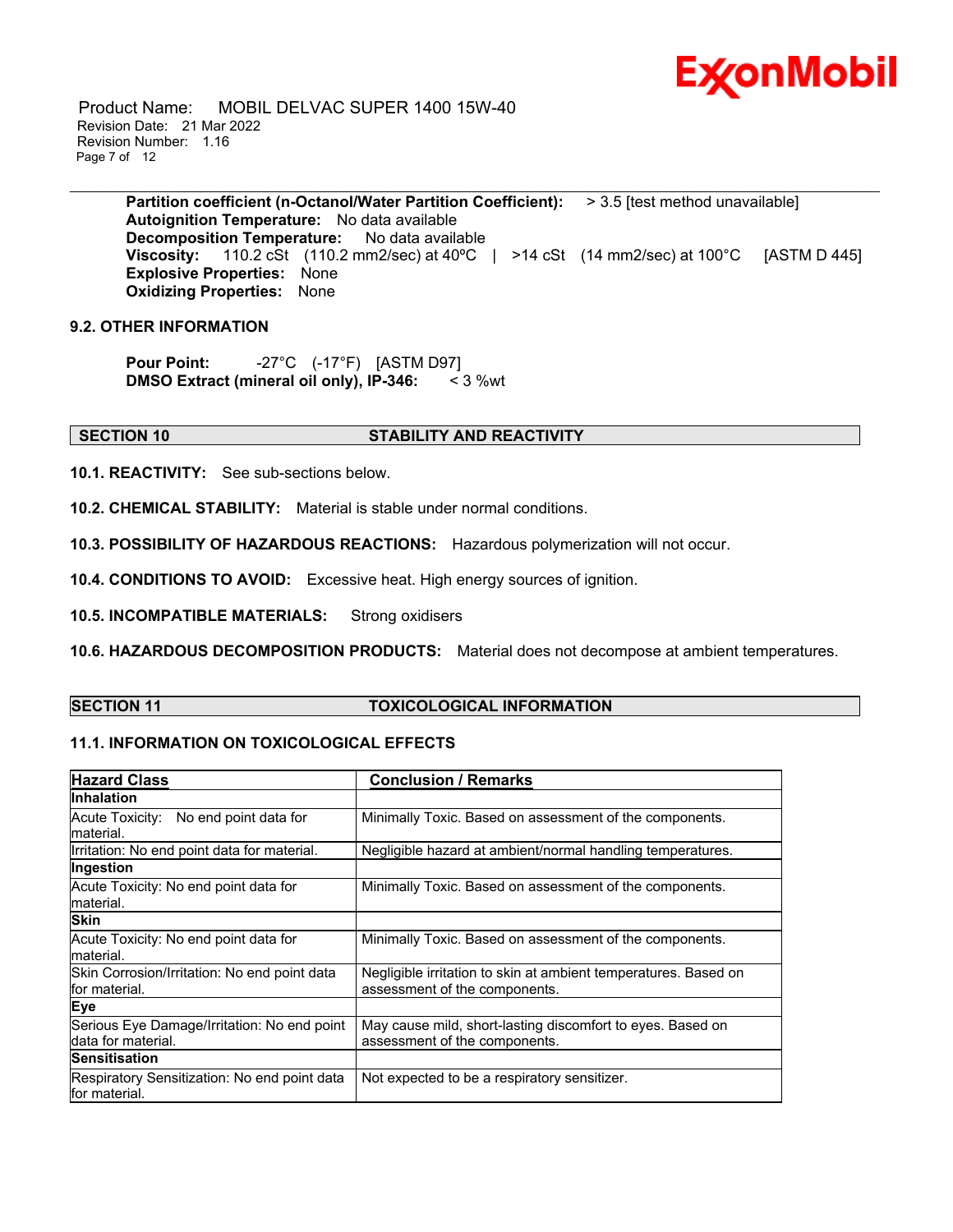

#### Product Name: MOBIL DELVAC SUPER 1400 15W-40 Revision Date: 21 Mar 2022 Revision Number: 1.16 Page 8 of 12

| Skin Sensitization: No end point data for                        | Not expected to be a skin sensitizer. Based on assessment of the                                                  |
|------------------------------------------------------------------|-------------------------------------------------------------------------------------------------------------------|
| material.                                                        | components.                                                                                                       |
| Aspiration: Data available.                                      | Not expected to be an aspiration hazard.<br>Based on physico-<br>chemical properties of the material.             |
| Germ Cell Mutagenicity: No end point data<br>for material.       | Not expected to be a germ cell mutagen. Based on assessment of<br>the components.                                 |
| Carcinogenicity: No end point data for<br>material.              | Not expected to cause cancer. Based on assessment of the<br>components.                                           |
| <b>Reproductive Toxicity: No end point data</b><br>for material. | Not expected to be a reproductive toxicant. Based on assessment<br>of the components.                             |
| <b>Lactation:</b> No end point data for material.                | Not expected to cause harm to breast-fed children.                                                                |
| Specific Target Organ Toxicity (STOT)                            |                                                                                                                   |
| Single Exposure: No end point data for<br>material.              | Not expected to cause organ damage from a single exposure.                                                        |
| Repeated Exposure: No end point data for<br>Imaterial.           | Not expected to cause organ damage from prolonged or repeated<br>exposure. Based on assessment of the components. |

\_\_\_\_\_\_\_\_\_\_\_\_\_\_\_\_\_\_\_\_\_\_\_\_\_\_\_\_\_\_\_\_\_\_\_\_\_\_\_\_\_\_\_\_\_\_\_\_\_\_\_\_\_\_\_\_\_\_\_\_\_\_\_\_\_\_\_\_\_\_\_\_\_\_\_\_\_\_\_\_\_\_\_\_\_\_\_\_\_\_\_\_\_\_\_\_\_\_\_\_\_\_\_\_\_\_\_\_\_\_\_\_\_\_\_\_\_

# **OTHER INFORMATION**

# **For the product itself:**

Diesel engine oils: Not carcinogenic in animals tests. Used and unused diesel engine oils did not produce any carcinogenic effects in chronic mouse skin painting studies. Oils that are used in gasoline engines may become hazardous and display the following properties: Carcinogenic in animal tests. Caused mutations in vitro. Possible allergen and photoallergen. Contains polycyclic aromatic compounds (PAC) from combustion products of gasoline and/or thermal degradation products.

# **Contains:**

Base oil severely refined: Not carcinogenic in animal studies. Representative material passes IP-346, Modified Ames test, and/or other screening tests. Dermal and inhalation studies showed minimal effects; lung non-specific infiltration of immune cells, oil deposition and minimal granuloma formation. Not sensitising in test animals.

# **SECTION 12 ECOLOGICAL INFORMATION**

The information given is based on data for the material, components of the material, or for similar materials, through the application of bridging principals.

# **12.1. TOXICITY**

Material -- Not expected to be harmful to aquatic organisms.

# **12.2. PERSISTENCE AND DEGRADABILITY**

#### **Biodegradation:**

Base oil component -- Expected to be inherently biodegradable

# **12.3. BIOACCUMULATIVE POTENTIAL**

 Base oil component -- Has the potential to bioaccumulate, however metabolism or physical properties may reduce the bioconcentration or limit bioavailability.

# **12.4. MOBILITY IN SOIL**

 Base oil component -- Low solubility and floats and is expected to migrate from water to the land. Expected to partition to sediment and wastewater solids.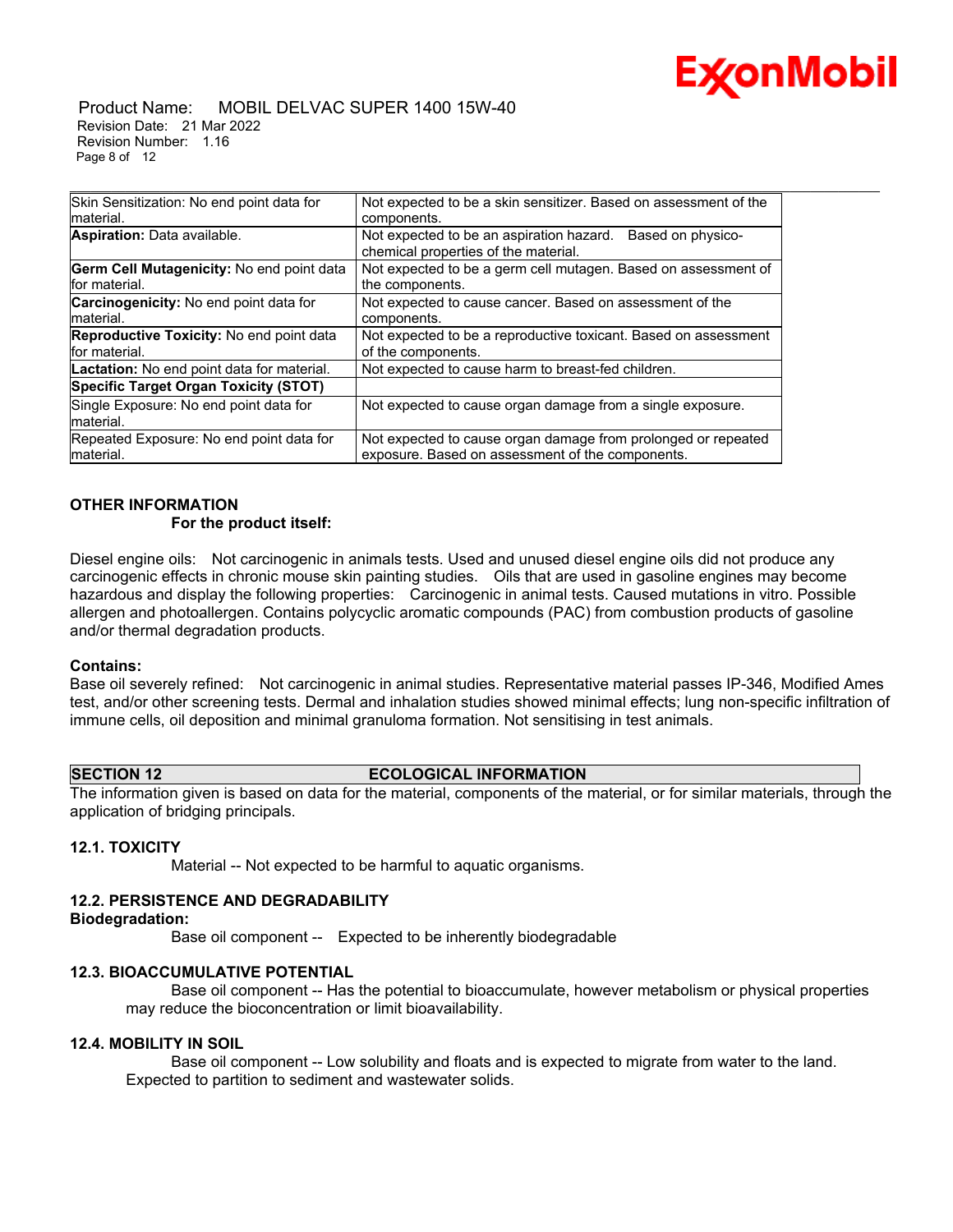

 Product Name: MOBIL DELVAC SUPER 1400 15W-40 Revision Date: 21 Mar 2022 Revision Number: 1.16 Page 9 of 12

#### **12.5. PERSISTENCE, BIOACCUMULATION AND TOXICITY FOR SUBSTANCE(S)**

Material does not meet the Reach Annex XIII criteria for PBT or vPvB.

# **12.6. OTHER ADVERSE EFFECTS**

No adverse effects are expected.

#### **SECTION 13 DISPOSAL CONSIDERATIONS**

Disposal recommendations based on material as supplied. Disposal must be in accordance with current applicable laws and regulations, and material characteristics at time of disposal.

\_\_\_\_\_\_\_\_\_\_\_\_\_\_\_\_\_\_\_\_\_\_\_\_\_\_\_\_\_\_\_\_\_\_\_\_\_\_\_\_\_\_\_\_\_\_\_\_\_\_\_\_\_\_\_\_\_\_\_\_\_\_\_\_\_\_\_\_\_\_\_\_\_\_\_\_\_\_\_\_\_\_\_\_\_\_\_\_\_\_\_\_\_\_\_\_\_\_\_\_\_\_\_\_\_\_\_\_\_\_\_\_\_\_\_\_\_

#### **13.1. WASTE TREATMENT METHODS**

Product is suitable for burning in an enclosed controlled burner for fuel value or disposal by supervised incineration at very high temperatures to prevent formation of undesirable combustion products. Protect the environment. Dispose of used oil at designated sites. Minimize skin contact. Do not mix used oils with solvents, brake fluids or coolants.

#### **European Waste Code:** 13 02 05\*

NOTE: These codes are assigned based upon the most common uses for this material and may not reflect contaminants resulting from actual use. Waste producers need to assess the actual process used when generating the waste and its contaminants in order to assign the proper waste disposal code(s).

This material is considered as hazardous waste pursuant to The Hazardous Waste Regulations (HWR), and subject to the provisions of those Regulations.

**Empty Container Warning** Empty Container Warning (where applicable): Empty containers may contain residue and can be dangerous. Do not attempt to refill or clean containers without proper instructions. Empty drums should be completely drained and safely stored until appropriately reconditioned or disposed. Empty containers should be taken for recycling, recovery, or disposal through suitably qualified or licensed contractor and in accordance with governmental regulations. DO NOT PRESSURISE, CUT, WELD, BRAZE, SOLDER, DRILL, GRIND, OR EXPOSE SUCH CONTAINERS TO HEAT, FLAME, SPARKS, STATIC ELECTRICITY, OR OTHER SOURCES OF IGNITION. THEY MAY EXPLODE AND CAUSE INJURY OR DEATH.

# **SECTION 14 TRANSPORT INFORMATION**

**LAND (ADR/RID): 14.1-14.6** Not Regulated for Land Transport

**INLAND WATERWAYS (ADN): 14.1-14.6** Not Regulated for Inland Waterways Transport

**SEA (IMDG): 14.1-14.6** Not Regulated for Sea Transport according to IMDG-Code

#### **SEA (MARPOL 73/78 Convention - Annex II):**

**14.7. Transport in bulk according to Annex II of MARPOL 73/78 and the IBC Code**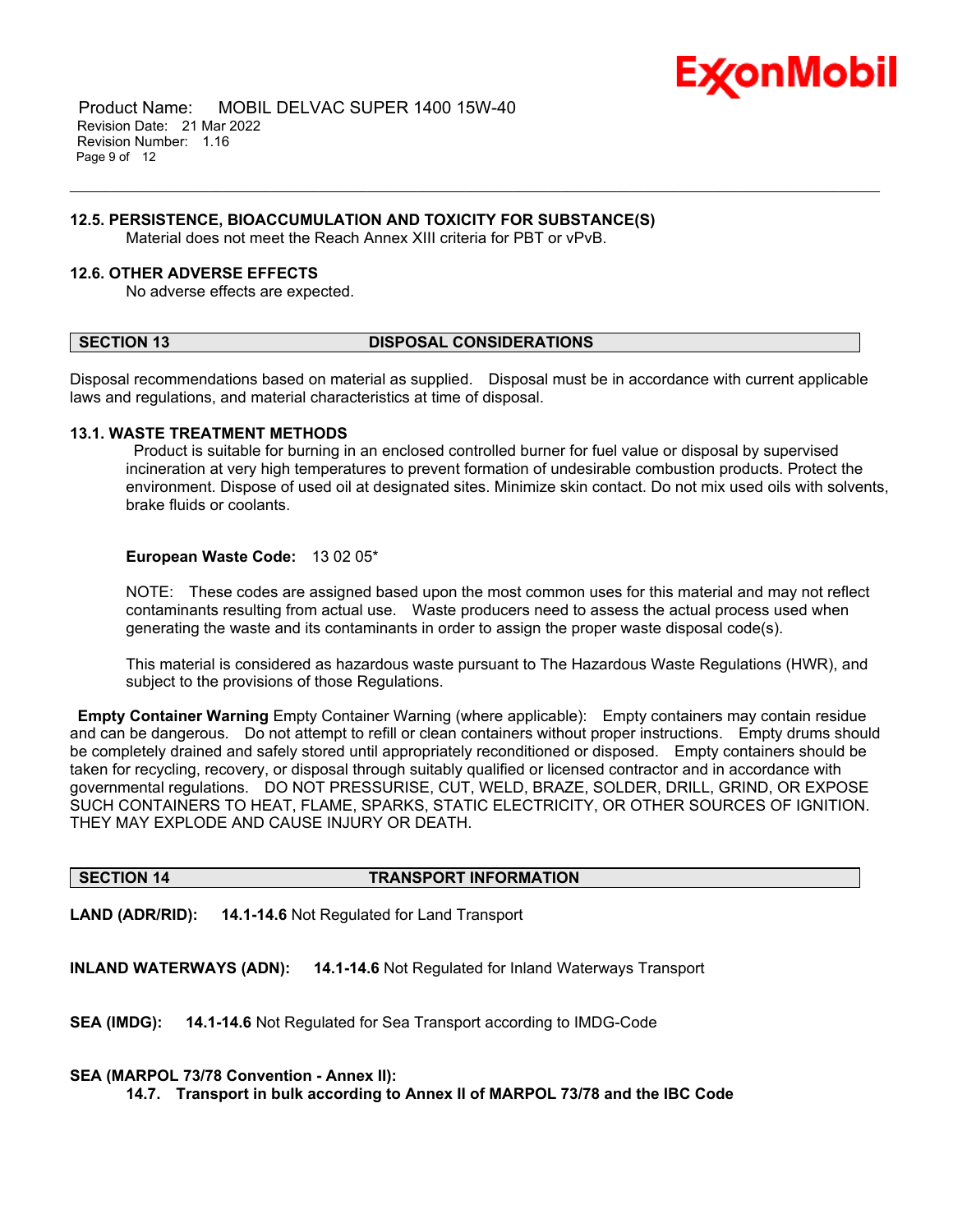

 Product Name: MOBIL DELVAC SUPER 1400 15W-40 Revision Date: 21 Mar 2022 Revision Number: 1.16 Page 10 of 12

Not classified according to Annex II

# **AIR (IATA): 14.1-14.6** Not Regulated for Air Transport

#### **SECTION 15 REGULATORY INFORMATION**

\_\_\_\_\_\_\_\_\_\_\_\_\_\_\_\_\_\_\_\_\_\_\_\_\_\_\_\_\_\_\_\_\_\_\_\_\_\_\_\_\_\_\_\_\_\_\_\_\_\_\_\_\_\_\_\_\_\_\_\_\_\_\_\_\_\_\_\_\_\_\_\_\_\_\_\_\_\_\_\_\_\_\_\_\_\_\_\_\_\_\_\_\_\_\_\_\_\_\_\_\_\_\_\_\_\_\_\_\_\_\_\_\_\_\_\_\_

# **REGULATORY STATUS AND APPLICABLE LAWS AND REGULATIONS**

**Listed or exempt from listing/notification on the following chemical inventories :** AIIC, DSL, ENCS, IECSC, KECI, PICCS, TCSI, TSCA

# **15.1. SAFETY, HEALTH AND ENVIRONMENTAL REGULATIONS/LEGISLATION SPECIFIC FOR THE SUBSTANCE OR MIXTURE**

#### **Applicable UK legislation:**

 REACH [... Registration, Evaluation, Authorisation and Restriction of Chemicals ... and amendments thereto]

 CLP [Classification, labelling and packaging of substances and mixtures.. and amendments thereto]

**REACH Restrictions on the manufacturing, placing on the market and use of certain dangerous substances, mixtures and articles (Annex XVII):**

The following entries of Annex XVII may be considered for this product: None

# **15.2. CHEMICAL SAFETY ASSESSMENT**

**REACH Information:** A Chemical Safety Assessment has been carried out for one or more substances present in the material.

# **SECTION 16 OTHER INFORMATION**

**REFERENCES:** Sources of information used in preparing this SDS included one or more of the following: results from in house or supplier toxicology studies, CONCAWE Product Dossiers, publications from other trade associations, such as the EU Hydrocarbon Solvents REACH Consortium, U.S. HPV Program Robust Summaries, the EU IUCLID Data Base, U.S. NTP publications, and other sources, as appropriate.

# List of abbreviations and acronyms that could be (but not necessarily are) used in this safety data sheet:

| Acronym   | <b>Full text</b>                                                                |
|-----------|---------------------------------------------------------------------------------|
| N/A       | Not applicable                                                                  |
| N/D       | Not determined                                                                  |
| NE.       | Not established                                                                 |
| VOC.      | Volatile Organic Compound                                                       |
| AIIC      | Australian Inventory of Industrial Chemicals                                    |
| AIHA WEEL | American Industrial Hygiene Association Workplace Environmental Exposure Limits |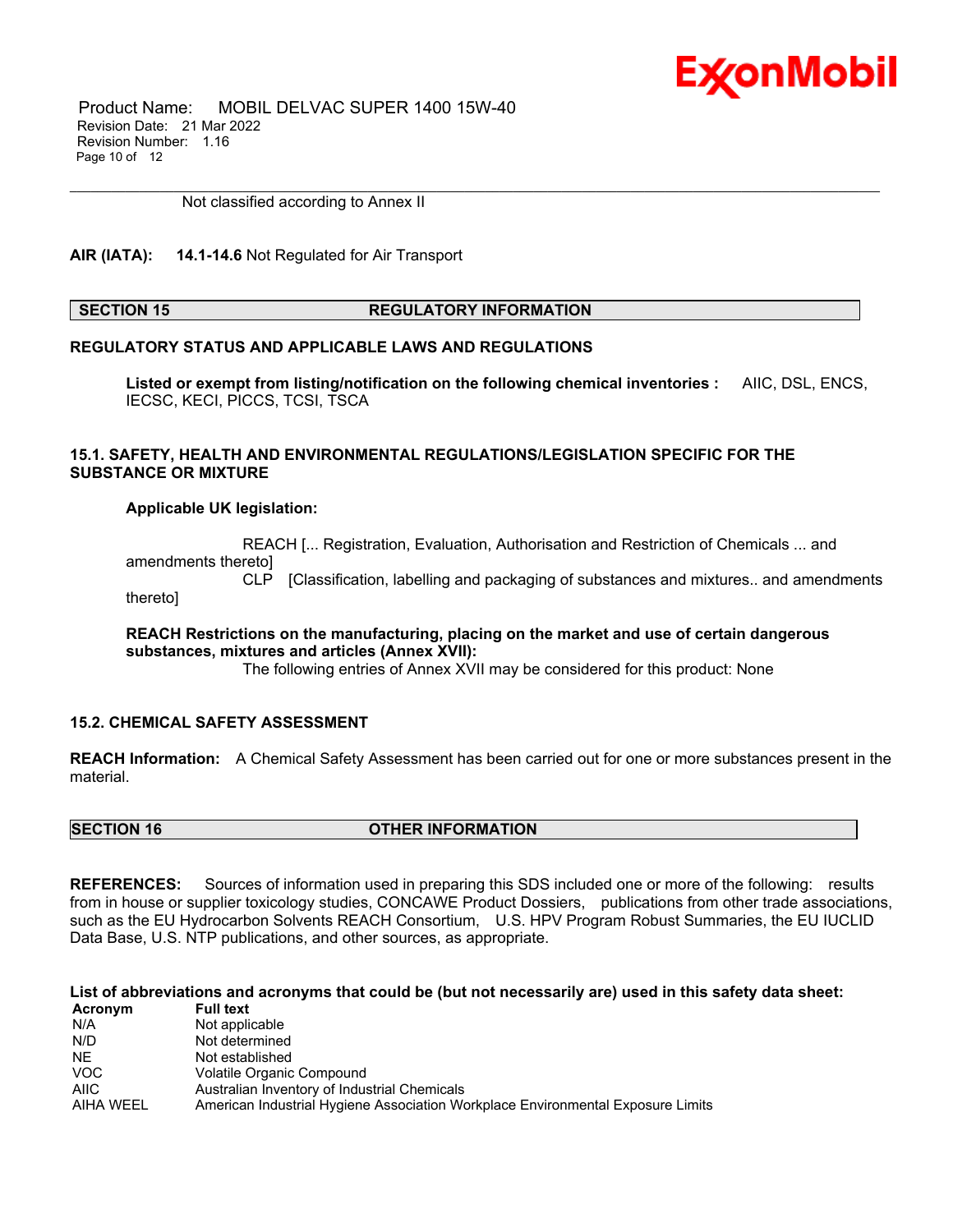

 Product Name: MOBIL DELVAC SUPER 1400 15W-40 Revision Date: 21 Mar 2022 Revision Number: 1.16 Page 11 of 12

| <b>ASTM</b>   | ASTM International, originally known as the American Society for Testing and Materials (ASTM)    |
|---------------|--------------------------------------------------------------------------------------------------|
| <b>DSL</b>    | Domestic Substance List (Canada)                                                                 |
| <b>EINECS</b> | European Inventory of Existing Commercial Substances                                             |
| <b>ELINCS</b> | European List of Notified Chemical Substances                                                    |
| <b>ENCS</b>   | Existing and new Chemical Substances (Japanese inventory)                                        |
| <b>IECSC</b>  | Inventory of Existing Chemical Substances in China                                               |
| KECI          | Korean Existing Chemicals Inventory                                                              |
| <b>NDSL</b>   | Non-Domestic Substances List (Canada)                                                            |
| <b>NZIOC</b>  | New Zealand Inventory of Chemicals                                                               |
| <b>PICCS</b>  | Philippine Inventory of Chemicals and Chemical Substances                                        |
| <b>TLV</b>    | Threshold Limit Value (American Conference of Governmental Industrial Hygienists)                |
| TSCA          | Toxic Substances Control Act (U.S. inventory)                                                    |
| <b>UVCB</b>   | Substances of Unknown or Variable composition, Complex reaction products or Biological materials |
| LC.           | Lethal Concentration                                                                             |
| LD            | Lethal Dose                                                                                      |
| LL            | Lethal Loading                                                                                   |
| EC.           | <b>Effective Concentration</b>                                                                   |
| EL            | Effective Loading                                                                                |
| <b>NOEC</b>   | No Observable Effect Concentration                                                               |
| <b>NOELR</b>  | No Observable Effect Loading Rate                                                                |
|               |                                                                                                  |

# **KEY TO THE H-CODES CONTAINED IN SECTION 3 OF THIS DOCUMENT (for information only):**

[Acute Tox. 5 H303]: May be harmful if swallowed; Acute Tox Oral, Cat 5 Skin Irrit. 2 H315: Causes skin irritation; Skin Corr/Irritation, Cat 2 Eye Dam. 1 H318: Causes serious eye damage; Serious Eye Damage/Irr, Cat 1 [Aquatic Acute 2 H401]: Toxic to aquatic life; Acute Env Tox, Cat 2 Aquatic Chronic 2 H411: Toxic to aquatic life with long lasting effects; Chronic Env Tox, Cat 2

# **THIS SAFETY DATA SHEET CONTAINS THE FOLLOWING REVISIONS:**

No revision information

The information and recommendations contained herein are, to the best of ExxonMobil's knowledge and belief, accurate and reliable as of the date issued. You can contact ExxonMobil to insure that this document is the most current available from ExxonMobil. The information and recommendations are offered for the user's consideration and examination. It is the user's responsibility to satisfy itself that the product is suitable for the intended use. If buyer repackages this product, it is the user's responsibility to insure proper health, safety and other necessary information is included with and/or on the container. Appropriate warnings and safe-handling procedures should be provided to handlers and users. Alteration of this document is strictly prohibited. Except to the extent required by law, republication or retransmission of this document, in whole or in part, is not permitted. The term, "ExxonMobil" is used for convenience, and may include any one or more of ExxonMobil Chemical Company, Exxon Mobil Corporation, or any affiliates in which they directly or indirectly hold any interest.

-----------------------------------------------------------------------------------------------------------------------------------------------------

Internal Use Only MHC: 0B, 0B, 0, 0, 0, 0 0 0 0 PPEC: A

DGN: 7040711XGB (1029764)

-----------------------------------------------------------------------------------------------------------------------------------------------------

-----------------------------------------------------------------------------------------------------------------------------------------------------